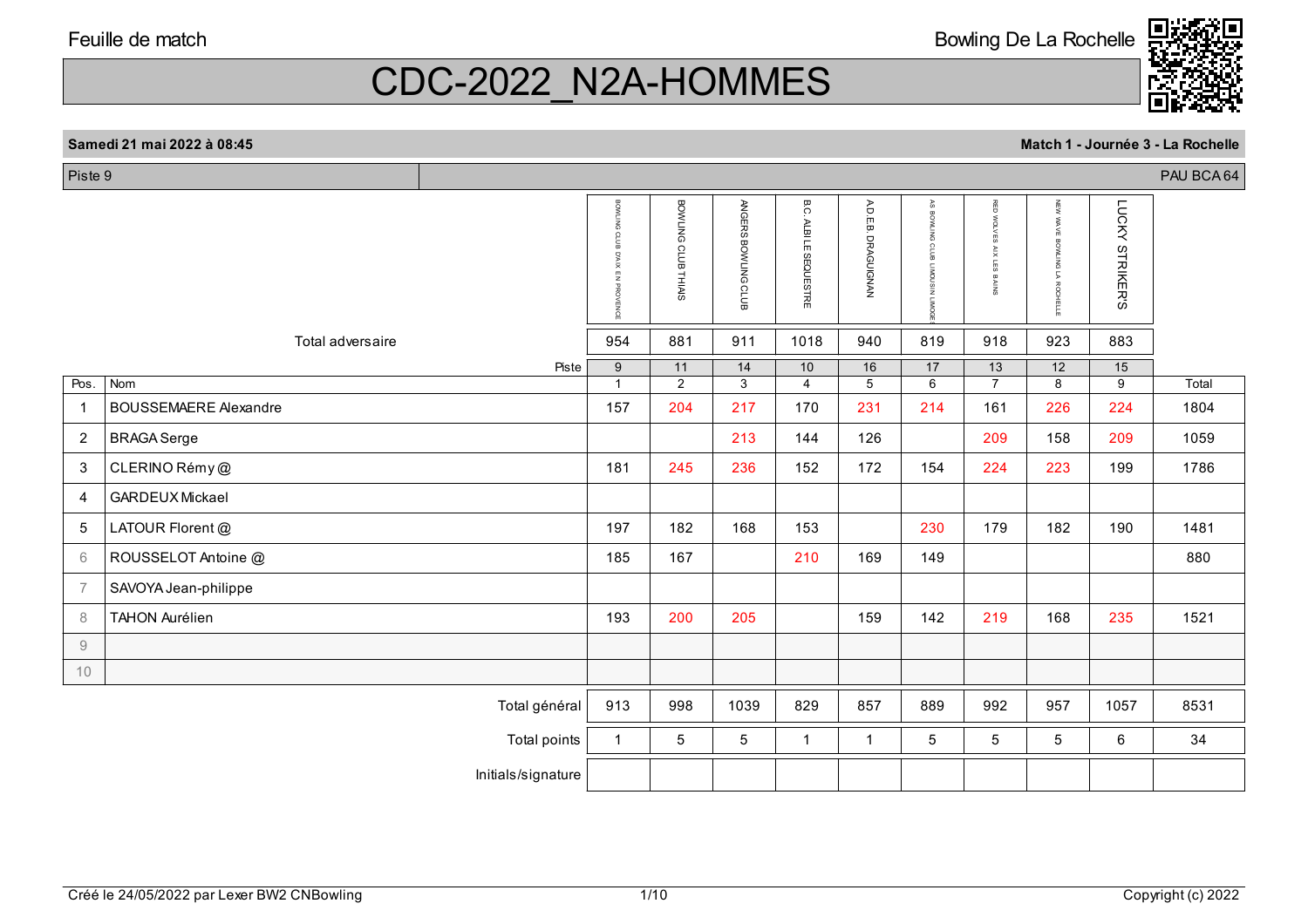

# CDC-2022\_N2A-HOMMES

| Piste 10               |                     |                    |                 |                                  |                                          |                     |                     | BOWLING CLUB D'AIX EN PROVENCE |                                 |                        |                                       |       |  |  |  |
|------------------------|---------------------|--------------------|-----------------|----------------------------------|------------------------------------------|---------------------|---------------------|--------------------------------|---------------------------------|------------------------|---------------------------------------|-------|--|--|--|
|                        |                     |                    | PAU BCA 64      | B.C.<br><b>ALBI LE SEQUESTRE</b> | AS BOWLING CLUB LIMOUSIN<br><b>LIMOC</b> | ANGERS BOWLING CLUB | BOWLING CLUB THIAIS | LUCKY STRIKER'S                | NEW WAVE BOWLING LA<br>ROCHELLI | A.D.E.B.<br>DRAGUIGNAN | RED WOLVES<br><b>AIX LES</b><br>BAINS |       |  |  |  |
|                        | Total adversaire    |                    | 913             | 977                              | 792                                      | 878                 | 811                 | 970                            | 863                             | 885                    | 915                                   |       |  |  |  |
|                        |                     | Piste              | 10              | 13                               | 16                                       | 18                  | 12                  | 14                             | 17                              | 15                     | 11                                    |       |  |  |  |
| Pos.                   | Nom                 |                    | $\mathbf{1}$    | $\overline{2}$                   | $\overline{3}$                           | $\overline{4}$      | $\overline{5}$      | $\overline{6}$                 | $\overline{7}$                  | 8                      | $\overline{9}$                        | Total |  |  |  |
| $\overline{1}$         | <b>ASSIE Cyril</b>  |                    | 169             | 197                              | 180                                      | 139                 |                     |                                | 135                             | 145                    | 162                                   | 1127  |  |  |  |
| $\overline{2}$         | <b>JEAN Patrick</b> |                    |                 |                                  | 162                                      |                     | 179                 | 167                            | 173                             | 186                    | 106                                   | 973   |  |  |  |
| 3                      | NICOLAS Thibaut     |                    | 228             | 144                              |                                          | 175                 | 200                 | 218                            | 159                             | 179                    | 189                                   | 1492  |  |  |  |
| $\overline{4}$         | PERROT Cyril        |                    | 151             | 192                              | 216                                      | 210                 | 189                 | 147                            |                                 |                        |                                       | 1105  |  |  |  |
| 5                      | ROUILLE Sébastien   |                    |                 |                                  |                                          |                     |                     |                                |                                 |                        |                                       |       |  |  |  |
| 6                      | SAAL Raphaël        |                    | 162             | 206                              | 207                                      | 164                 | 269                 | 200                            | 178                             | 163                    | 158                                   | 1707  |  |  |  |
| $\overline{7}$         | <b>TRITZ Lucas</b>  |                    | 244             | 235                              | 234                                      | 160                 | 254                 | 147                            | 126                             | 197                    | 196                                   | 1793  |  |  |  |
| 8                      |                     |                    |                 |                                  |                                          |                     |                     |                                |                                 |                        |                                       |       |  |  |  |
| $\mathrel{\mathsf{g}}$ |                     |                    |                 |                                  |                                          |                     |                     |                                |                                 |                        |                                       |       |  |  |  |
| 10                     |                     |                    |                 |                                  |                                          |                     |                     |                                |                                 |                        |                                       |       |  |  |  |
|                        |                     | Total général      | 954             | 974                              | 999                                      | 848                 | 1091                | 879                            | 771                             | 870                    | 811                                   | 8197  |  |  |  |
|                        |                     | Total points       | $5\overline{)}$ | $\overline{2}$                   | 5                                        | 1                   | 6                   | 1                              | $\mathbf{1}$                    | $\mathbf{1}$           | $\mathbf{1}$                          | 23    |  |  |  |
|                        |                     | Initials/signature |                 |                                  |                                          |                     |                     |                                |                                 |                        |                                       |       |  |  |  |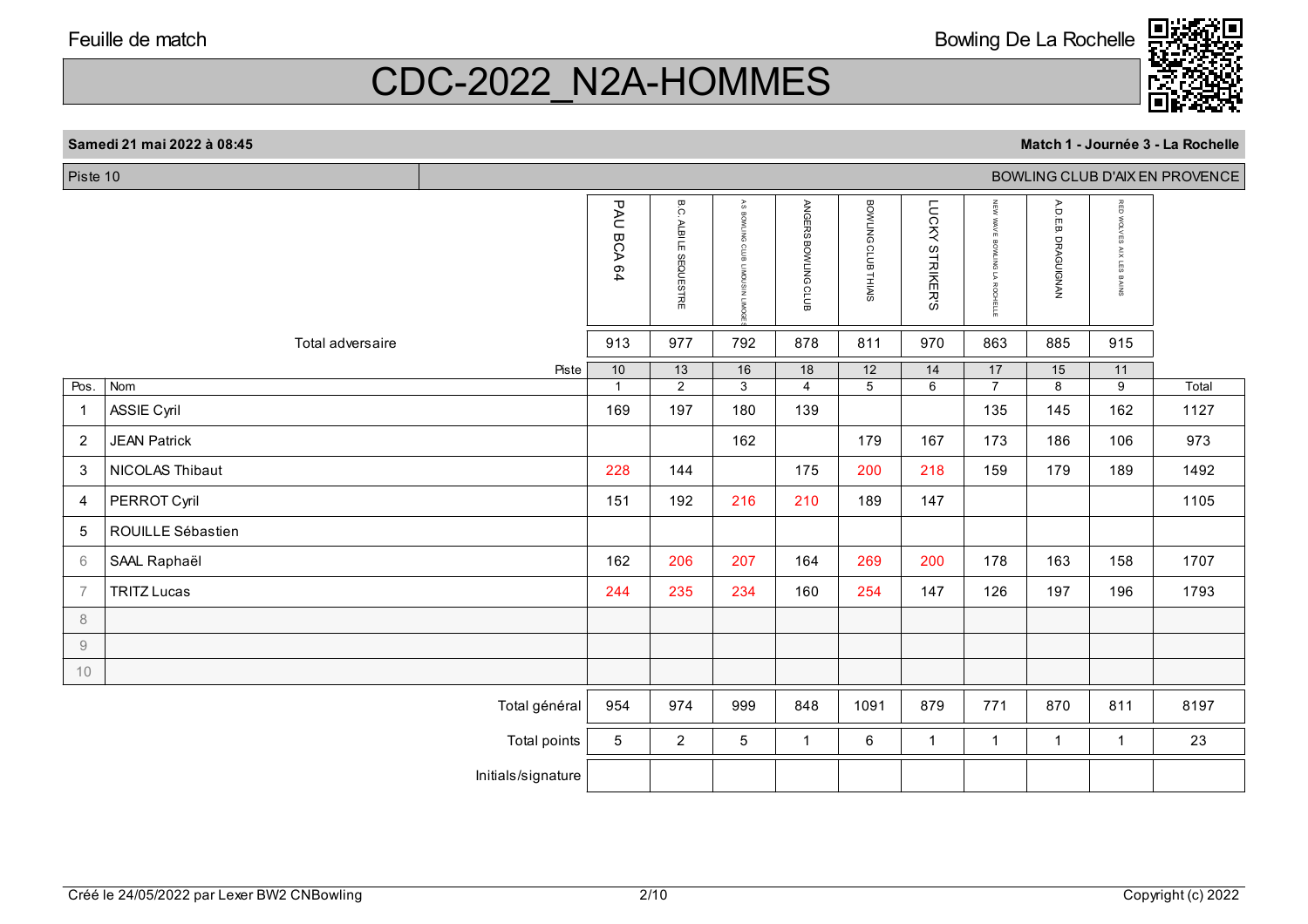

**Match 1 - Journée 3 - La Rochelle**

# CDC-2022\_N2A-HOMMES

| Piste 11<br>AS BOWLING CLUB LIMOUSIN LIMOGES |                      |                    |                     |                        |                                   |                             |                                 |                            |                      |                           |                      |       |
|----------------------------------------------|----------------------|--------------------|---------------------|------------------------|-----------------------------------|-----------------------------|---------------------------------|----------------------------|----------------------|---------------------------|----------------------|-------|
|                                              |                      |                    | A.D.E.B. DRAGUIGNAN | <b>LUCKY STRIKER'S</b> | BOMLING CLUB<br>D'AIX EN PROVENCE | RED WOLVES<br>AIX LES BAINS | NEW WAVE<br>BOWLING LA ROCHELLE | <b>PAU</b><br><b>BCA64</b> | ANGERS BOWLING CLUB  | B.C.<br>ALBI LE SEQUESTRE | BOWLING CLUB THIAIS  |       |
|                                              | Total adversaire     |                    | 926                 | 908                    | 999                               | 972                         | 913                             | 889                        | 858                  | 956                       | 806                  |       |
| Pos.                                         | Nom                  | Piste              | 11<br>$\mathbf{1}$  | 10<br>$\overline{2}$   | 15<br>$\overline{3}$              | 12<br>$\overline{4}$        | 14<br>$\overline{5}$            | 18<br>6                    | 16<br>$\overline{7}$ | 9<br>8                    | 17<br>$\overline{9}$ | Total |
| -1                                           | CREMOUX Damien       |                    | 202                 | 179                    | 188                               | 164                         | 183                             | 158                        | 147                  | 123                       | 227                  | 1571  |
| $\overline{2}$                               | DURAND Jean-claude   |                    | 199                 | 202                    | 184                               | 122                         | 141                             | 196                        | 146                  | 213                       | 140                  | 1543  |
| 3                                            | LACROIX Davy         |                    | 164                 | 193                    | 143                               | 177                         | 187                             | 157                        | 215                  | 157                       | 148                  | 1541  |
| $\overline{4}$                               | <b>LAMBEL Maxime</b> |                    |                     |                        |                                   |                             |                                 |                            |                      |                           |                      |       |
| 5                                            | MOREL Stéphane       |                    |                     |                        |                                   |                             |                                 |                            |                      |                           |                      |       |
| 6                                            | PEYRONNET Nathan     |                    | 112                 | 195                    | 138                               | 136                         | 159                             | 156                        | 171                  | 171                       | 154                  | 1392  |
| $\overline{7}$                               | PLUQUET Jean-luc     |                    | 202                 | 179                    | 139                               | 175                         | 137                             | 152                        | 152                  | 161                       | 127                  | 1424  |
| 8                                            |                      |                    |                     |                        |                                   |                             |                                 |                            |                      |                           |                      |       |
| $9\,$                                        |                      |                    |                     |                        |                                   |                             |                                 |                            |                      |                           |                      |       |
| 10                                           |                      |                    |                     |                        |                                   |                             |                                 |                            |                      |                           |                      |       |
|                                              |                      | Total général      | 879                 | 948                    | 792                               | 774                         | 807                             | 819                        | 831                  | 825                       | 796                  | 7471  |
|                                              |                      | Total points       | $\mathbf{1}$        | 5                      | $\overline{1}$                    | $\mathbf 1$                 | $\overline{1}$                  | $\mathbf{1}$               | $\mathbf{1}$         | $\overline{1}$            | $\mathbf{1}$         | 13    |
|                                              |                      | Initials/signature |                     |                        |                                   |                             |                                 |                            |                      |                           |                      |       |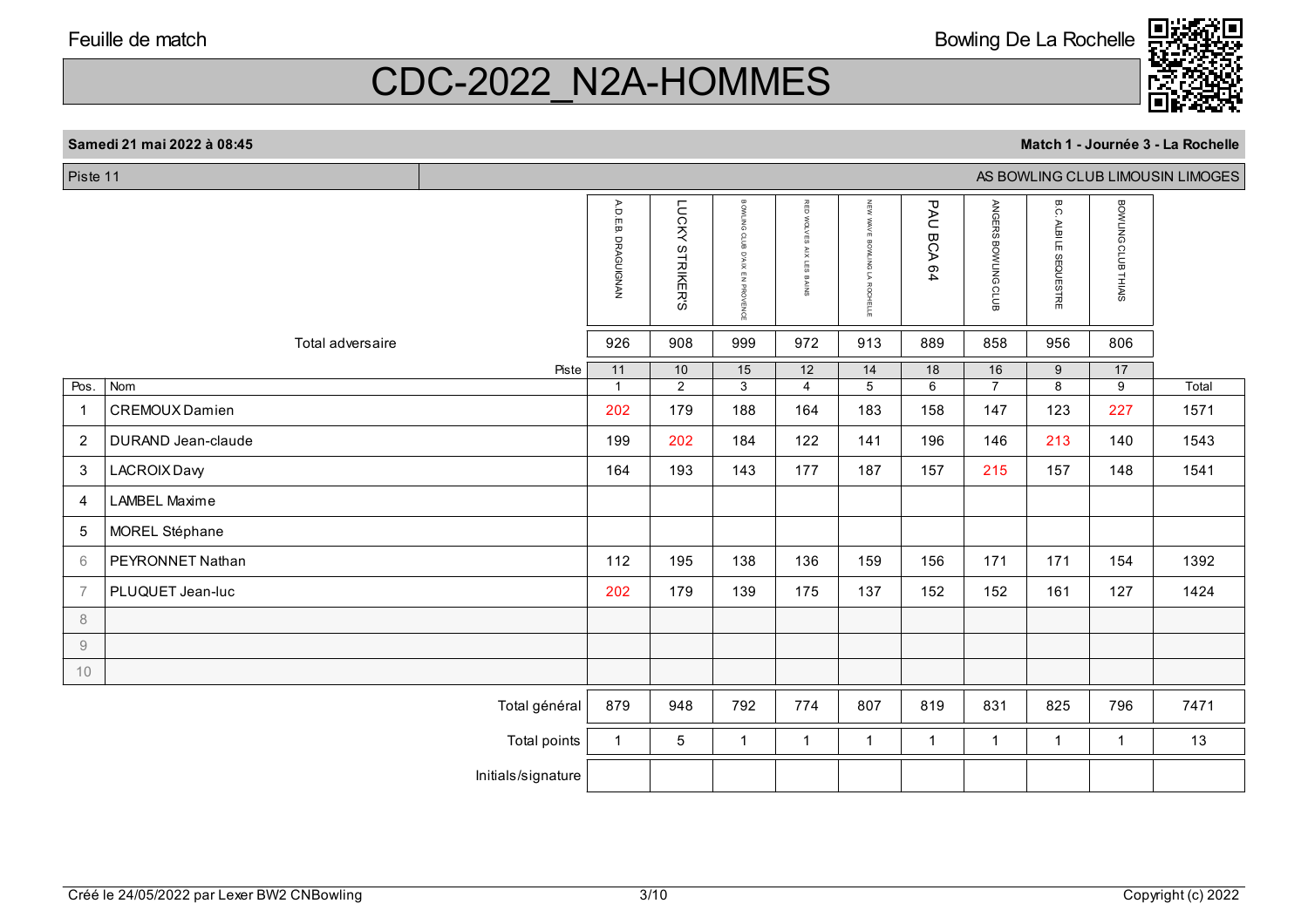CDC-2022\_N2A-HOMMES

A.D.E.B. DRAGUIGNAN - ECOLE DE BOWLING DE DRAGUIGNAN

Piste 12

|                        |                             | AS BOWLING CLUB<br><b>TIMOU</b><br><b>DAIT NISC</b> | NEW<br><b>WAVE</b><br>BONLING<br>$\overline{\mathbf{S}}$<br>ВОСНЕЦЕ | RED WOLVES AIX LES BAINS | LUCKY<br><b>STRIKER'S</b> | <b>PAU</b><br><b>BCA64</b> | ANGERS BOWLING CLUB | BOWLING CLUB THIAIS   | <b>BOWLING CLUB D'AIX EN PROVENCE</b> | B.C.<br>ALBILE.<br>SEQUESTRE |               |
|------------------------|-----------------------------|-----------------------------------------------------|---------------------------------------------------------------------|--------------------------|---------------------------|----------------------------|---------------------|-----------------------|---------------------------------------|------------------------------|---------------|
|                        | Total adversaire            | 879                                                 | 880                                                                 | 871                      | 819                       | 857                        | 895                 | 763                   | 870                                   | 1001                         |               |
|                        | Piste                       | 12                                                  | 18                                                                  | 9                        | 13                        | 15                         | 11                  | 10                    | 16                                    | 14                           |               |
| Pos.<br>$\overline{1}$ | Nom<br><b>BESSI Nicolas</b> | $\mathbf{1}$<br>177                                 | $\overline{2}$<br>161                                               | 3<br>164                 | $\overline{4}$<br>161     | 5 <sup>5</sup><br>236      | 6<br>139            | $\overline{7}$<br>200 | 8<br>192                              | 9<br>201                     | Total<br>1631 |
|                        |                             |                                                     |                                                                     |                          |                           |                            |                     |                       |                                       |                              |               |
| $\overline{2}$         | <b>BURG Ludovic</b>         | 172                                                 | 153                                                                 | 165                      | 175                       | 208                        | 170                 | 166                   | 188                                   | 179                          | 1576          |
| $\mathbf{3}$           | DUCLOS Kylian               |                                                     |                                                                     |                          |                           |                            |                     |                       |                                       |                              |               |
| $\overline{4}$         | <b>GUALMINI Florian</b>     | 191                                                 | 164                                                                 | 158                      | 193                       | 146                        | 177                 | 193                   | 158                                   | 154                          | 1534          |
| 5                      | <b>HAMON Emilien</b>        | 213                                                 | 181                                                                 | 211                      | 189                       | 171                        | 137                 | 203                   | 179                                   | 195                          | 1679          |
| 6                      | <b>JUHEL Damien</b>         | 173                                                 | 228                                                                 | 170                      | 181                       | 179                        | 166                 | 225                   | 168                                   | 134                          | 1624          |
| $\overline{7}$         |                             |                                                     |                                                                     |                          |                           |                            |                     |                       |                                       |                              |               |
| $\,8\,$                |                             |                                                     |                                                                     |                          |                           |                            |                     |                       |                                       |                              |               |
| 9                      |                             |                                                     |                                                                     |                          |                           |                            |                     |                       |                                       |                              |               |
| 10                     |                             |                                                     |                                                                     |                          |                           |                            |                     |                       |                                       |                              |               |
|                        | Total général               | 926                                                 | 887                                                                 | 868                      | 899                       | 940                        | 789                 | 987                   | 885                                   | 863                          | 8044          |
|                        | Total points                | $5\phantom{.0}$                                     | $5\phantom{.0}$                                                     | $\mathbf 1$              | $5\phantom{.0}$           | $5\phantom{.0}$            | $\mathbf{1}$        | $5\phantom{.0}$       | $5\phantom{.0}$                       | $\mathbf 1$                  | 33            |
|                        | Initials/signature          |                                                     |                                                                     |                          |                           |                            |                     |                       |                                       |                              |               |

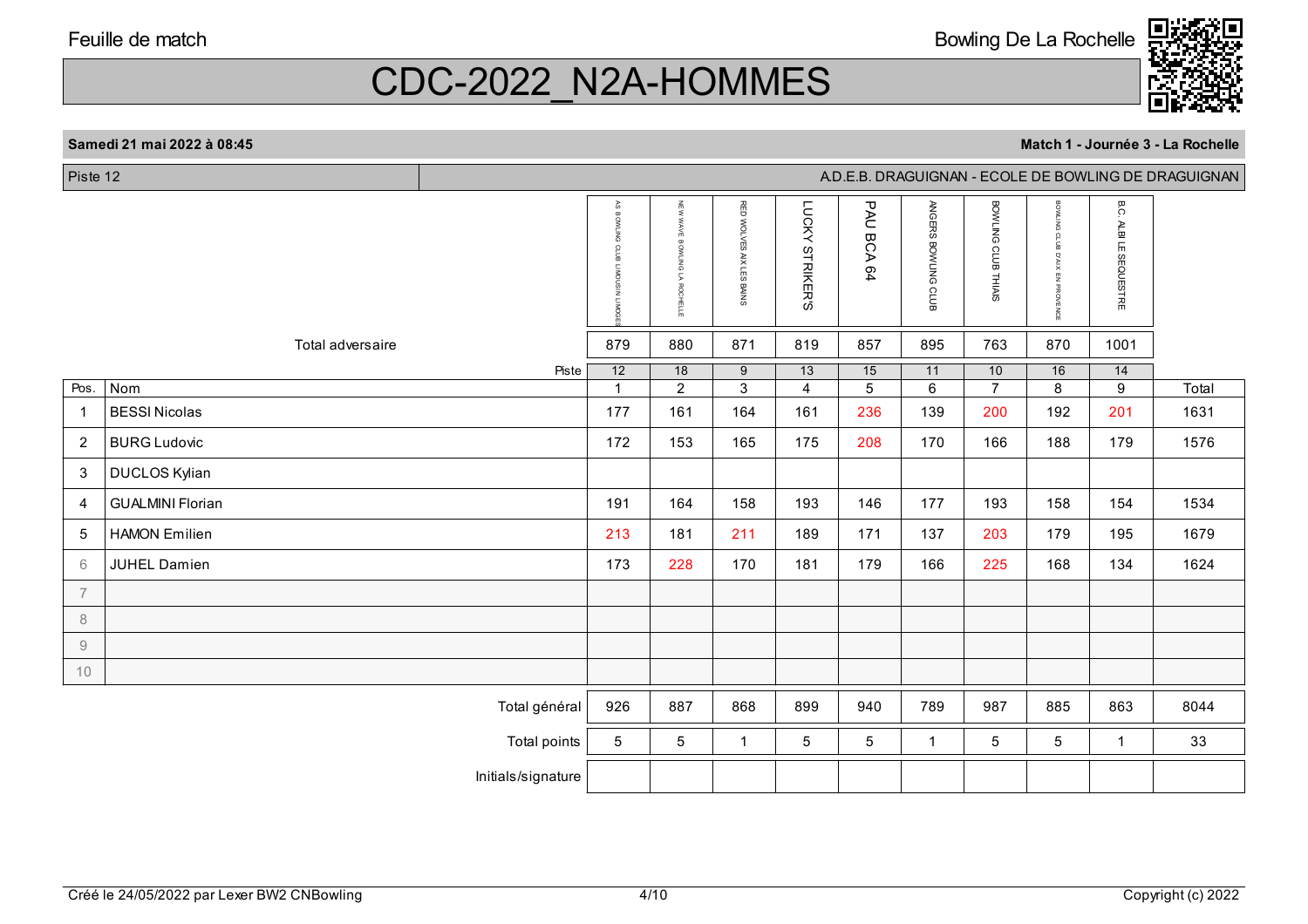Bowling De La Rochelle



# CDC-2022\_N2A-HOMMES

#### **Samedi 21 mai 2022 à 08:45**

| Piste 13       |                            |                    |                      |                                   |                              |                                   |                               |                                              |                      |                           |                                                              | RED WOLVES AIX LES BAINS |
|----------------|----------------------------|--------------------|----------------------|-----------------------------------|------------------------------|-----------------------------------|-------------------------------|----------------------------------------------|----------------------|---------------------------|--------------------------------------------------------------|--------------------------|
|                |                            |                    | BOWLING CLUB THIAIS  | ANGERS BOWLING CLUB               | AD.E.B.<br><b>DRAGUIGNAN</b> | AS BOWLING CLUB<br>CIMOUS IN LINO | <b>B.C. ALBI LE SEQUESTRE</b> | NEW<br><b>WAVE</b><br>BOWLING LA<br>ROCHELLE | <b>PAU</b><br>BCA64  | LUCKY<br><b>STRIKER'S</b> | BOWLING CLUB<br>SIAN.<br>$\overline{\mathbb{F}}$<br>PROVENCE |                          |
|                | Total adversaire           |                    | 935                  | 897                               | 868                          | 774                               | 1005                          | 937                                          | 992                  | 909                       | 811                                                          |                          |
| Pos.           | Nom                        | Piste              | 13<br>$\overline{1}$ | $\overline{15}$<br>$\overline{2}$ | 10<br>$\overline{3}$         | 11<br>$\overline{4}$              | 17<br>$\overline{5}$          | 9<br>$\overline{6}$                          | 14<br>$\overline{7}$ | 18<br>8                   | $\overline{12}$<br>9                                         | Total                    |
| -1             | <b>BERTHOMIERE Patrick</b> |                    | 214                  | 241                               | 210                          | 226                               | 140                           | 200                                          | 204                  | 214                       | 193                                                          | 1842                     |
| $\overline{2}$ | DALLIER Stéphane           |                    | 179                  | 175                               | 161                          | 187                               | 163                           |                                              | 183                  | 198                       | 167                                                          | 1413                     |
| $\mathbf{3}$   | MISSIOU Alain              |                    |                      | 154                               | 153                          | 184                               | 168                           | 199                                          | 190                  | 202                       | 207                                                          | 1457                     |
| $\overline{4}$ | PROVENSAL Philippe         |                    | 153                  |                                   |                              | 190                               | 181                           | 180                                          | 161                  |                           | 175                                                          | 1040                     |
| 5              | <b>RENARD Denis</b>        |                    | 207                  | 193                               | 206                          | 185                               | 176                           | 165                                          | 180                  | 182                       |                                                              | 1494                     |
| 6              | VANDOOREN Benjamin         |                    | 207                  | 173                               | 141                          |                                   |                               | 138                                          |                      | 192                       | 173                                                          | 1024                     |
| $\overline{7}$ |                            |                    |                      |                                   |                              |                                   |                               |                                              |                      |                           |                                                              |                          |
| 8              |                            |                    |                      |                                   |                              |                                   |                               |                                              |                      |                           |                                                              |                          |
| $\emph{9}$     |                            |                    |                      |                                   |                              |                                   |                               |                                              |                      |                           |                                                              |                          |
| 10             |                            |                    |                      |                                   |                              |                                   |                               |                                              |                      |                           |                                                              |                          |
|                |                            | Total général      | 960                  | 936                               | 871                          | 972                               | 828                           | 882                                          | 918                  | 988                       | 915                                                          | 8270                     |
|                |                            | Total points       | 5                    | 5                                 | 5                            | 5                                 | $\mathbf{1}$                  | $\mathbf{1}$                                 | $\overline{1}$       | 5                         | 5                                                            | 33                       |
|                |                            | Initials/signature |                      |                                   |                              |                                   |                               |                                              |                      |                           |                                                              |                          |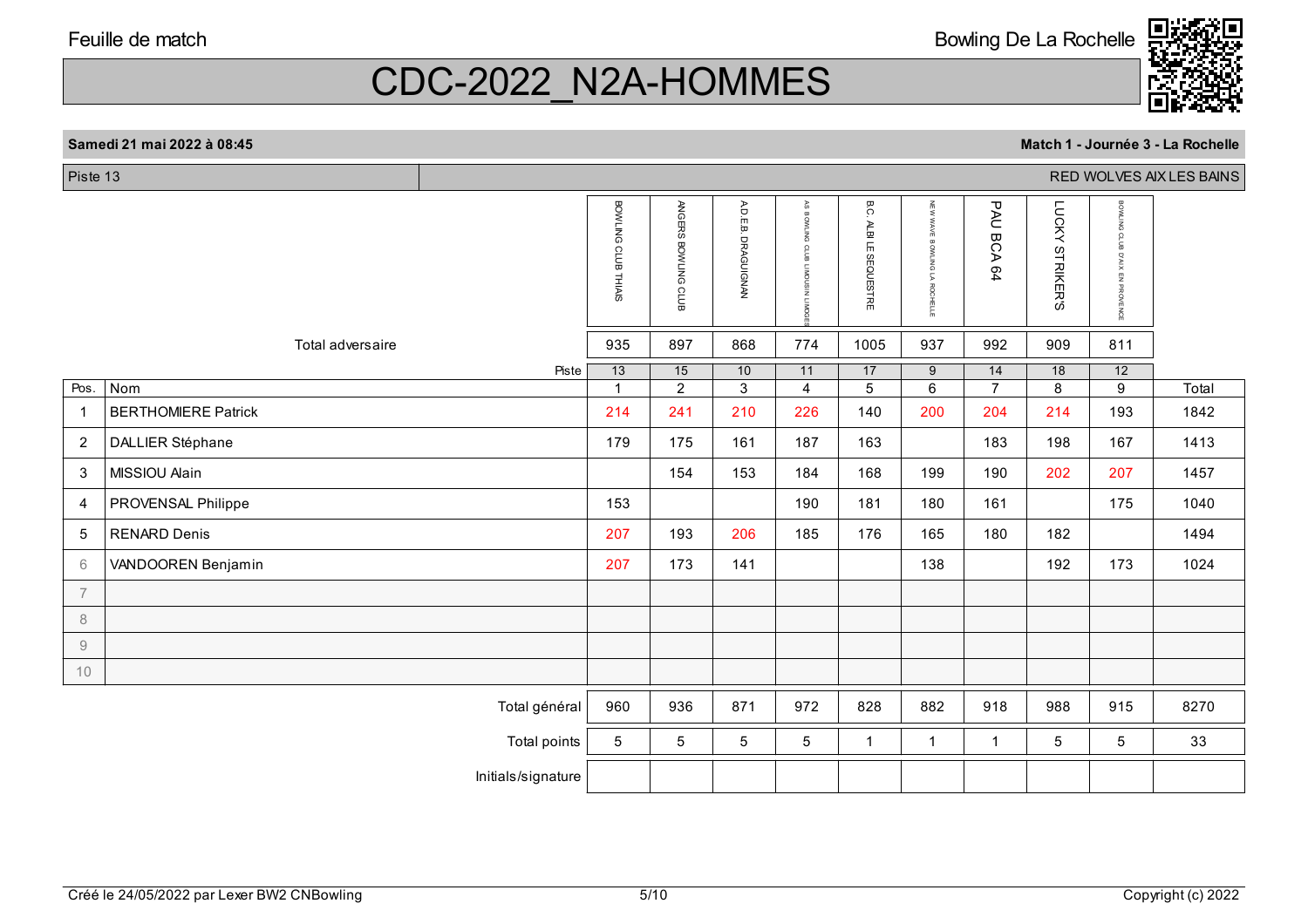Bowling De La Rochelle



**Match 1 - Journée 3 - La Rochelle**

### CDC-2022\_N2A-HOMMES

#### Piste 14 BOWLING CLUB THIAIS B.C A.D.E.B. RED RED WOLVES AIX LES BAINS PAU BCA 64 PAU BCA 64 LUCKY STRIKER'S LUCKY STRIKER'S NEW WAVE BOWLING LA ROCHELLE NEW WAVE BOWLING LA ROCHELLE BOWLING CLUB D'AIX EN PROVENCE BOWLING CLUB D'AIX EN PROVENCE B.C. ALBI LE SEQUESTRE A.D.E.B. DRAGUIGNAN ANGERS BOWLING CLUB ANGERS BOWLING CLUB AS BOWLING CLUB LIMOUSIN LIMOGE ΑS BOWLING CLUB LIMOUSIN LIMO WOLVES ALBI LE SEQUESTRE **DRAGUIGNAN** AIX LES BAINS S Total adversaire 960 998 1027 912 1091 1092 987 852 796 Pistee 14 12 17 16 11 15 9 13 18 Pos. Nom 1 2 3 4 5 6 7 8 9 Total BALDASSINI Lionel 188 130 141 165 156 780 12 BENICHOU Gabriel 189 172 160 168 137 826 3 BOUSQUET André 180 172 202 170 177 146 167 1214 4 FROMENTEAU Alain 161 192 158 178 224 172 235 130 1450 5 MARMION Didier 193 165 140 149 164 167 978 6PEREZ Bruno-pierre 208 | 208 | 208 | 146 | 124 | 170 | 131 | 148 | 927 7 PILON Jean-luc 189 190 180 171 182 164 167 194 1437 8 910Total général | 935 | 881 | 839 | 815 | 811 | 903 | 763 | 859 | 806 | 7612 Total points | 1 | 1 | 1 | 1 | 1 | 1 | 1 | 5 | 5 | 17 Initials/signature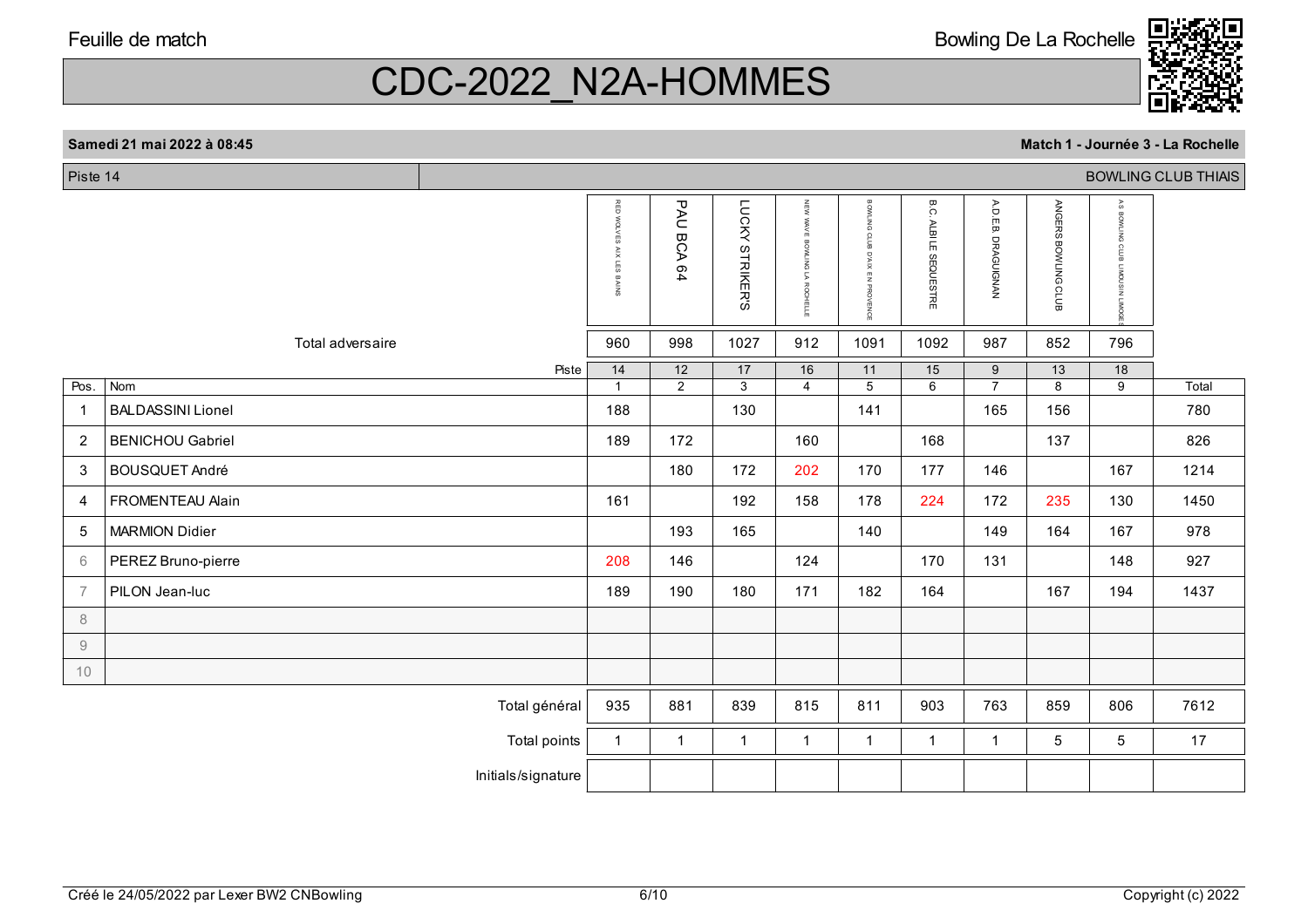Bowling De La Rochelle



**Match 1 - Journée 3 - La Rochelle**

### CDC-2022\_N2A-HOMMES

#### Piste 15 LUCKY STRIKER'S B.C NEW WAVE BOWLING LA ROCHELLE  $\frac{1}{2}$ AS BOWLING CLUB LIMOUSIN LIMOGE BOWLING CLUB THIAIS BOWLING CLUB THIAIS A.D.E.B. DRAGUIGNAN A.D.E.B. DRAGUIGNAN ANGERS BOWLING CLUB ANGERS BOWLING CLUB BOWLING BOWLING CLUB D'AIX EN PROVENCE B.C. ALBI LE SEQUESTRE RED WOLVES AIX LES BAINS RED WOLVES AIX LES BAINS PAU BCA 64 PAU BCA 64 E<br>N BOWLING **WAVE** ALBILE SEQUESTRE cros BOWLING LA  $\overline{2}$ D'AIX EN PROVENCE F DIMID и воснеце **S** S Total adversaire 934 948 839 899 851 879 934 988 1057 Pistee | 15 | 9 | 18 | 14 | 10 | 13 | 11 | 17 | 16 Pos. Nom 1 2 3 4 5 6 7 8 9 Total 1 ALEDA Mickael 185 169 182 149 172 191 178 154 168 1548 2 CHAPUS Tony 151 165 196 176 205 180 179 150 145 1547 3 FRECINA Xavier 4194 | 173 | 234 | 218 | 213 | 189 | 189 | 176 | 187 | 1743 | 214 | 215 | 216 | 217 | 218 | 213 | 213 | 213 | 2 55 |MEYER Eric | 191 | 180 | 195 | 106 | 178 | 248 | 136 | 202 | 173 | 1609 MONTAGNE Cyrille **1780** 67 VANDERMEYSBRUGGEN Sébastien # 8 910Total général | 892 | 908 | 1027 | 819 | 952 | 970 | 867 | 909 | 883 | 8227 Total points | 1 | 1 | 5 | 1 | 5 | 5 | 1 | 1 | 1 | 21 Initials/signature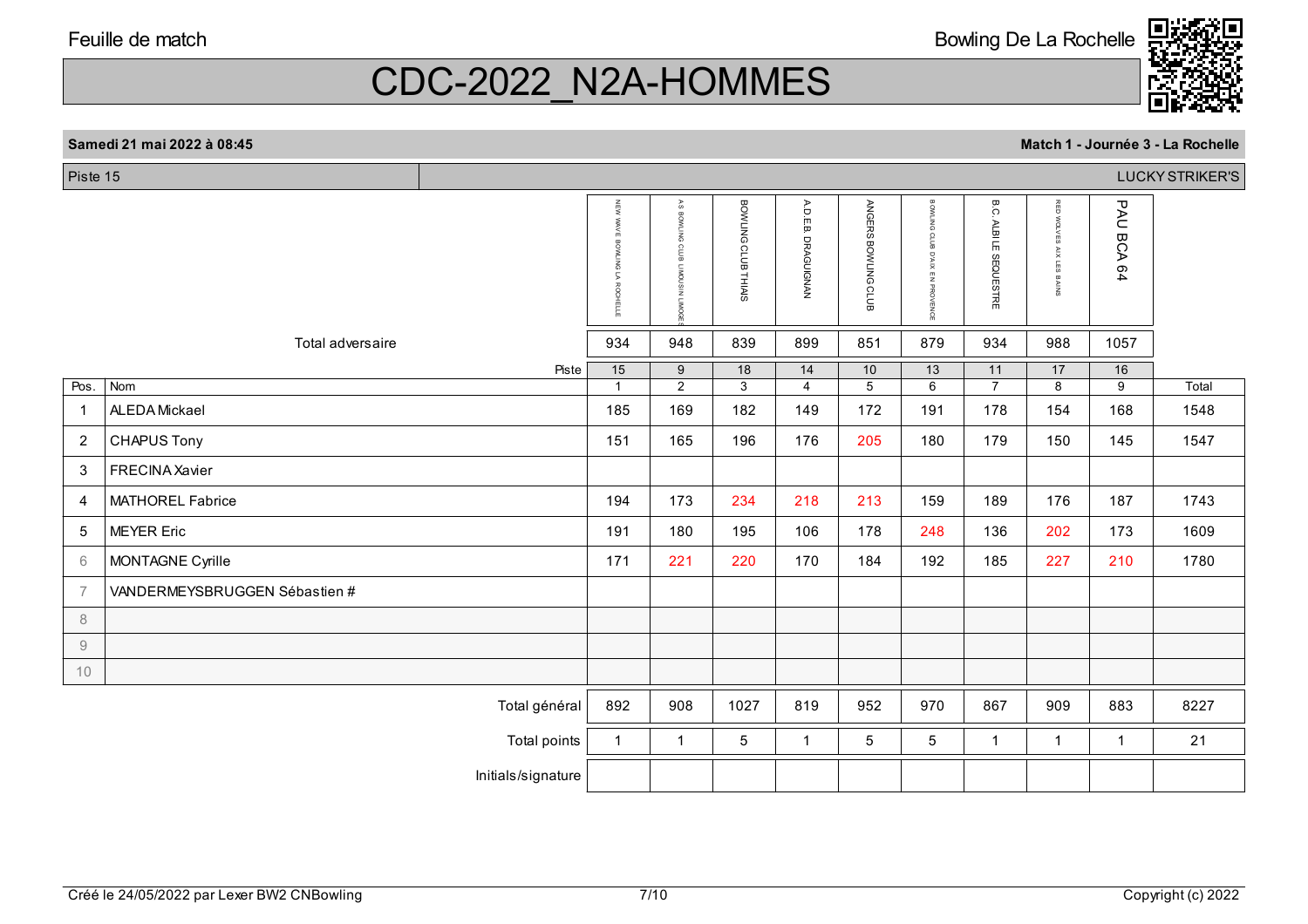Bowling De La Rochelle



# CDC-2022\_N2A-HOMMES

#### **Samedi 21 mai 2022 à 08:45**

П

| Piste 16       |                         |                    |                 |                                  |                                  |                     |                             |                             |                                              |                         |                     | NEW WAVE BOWLING LA ROCHELLE |
|----------------|-------------------------|--------------------|-----------------|----------------------------------|----------------------------------|---------------------|-----------------------------|-----------------------------|----------------------------------------------|-------------------------|---------------------|------------------------------|
|                |                         |                    | LUCKY STRIKER'S | A.D.E.<br>்<br><b>DRAGUIGNAN</b> | B.C.<br><b>ALBI LE SEQUESTRE</b> | BOWLING CLUB THIAIS | AS BOWLING CLUB<br>NISOONIT | RED WOLVES<br>AIX LES BAINS | BOWLING<br>CLUB<br>B<br>D'AIX EN<br>PROVENCE | PAU<br><b>BCA</b><br>64 | ANGERS BOWLING CLUB |                              |
|                | Total adversaire        |                    | 892             | 887                              | 966                              | 815                 | 807                         | 882                         | 771                                          | 957                     | 800                 |                              |
|                |                         | Piste              | $\overline{16}$ | $\overline{17}$                  | $\overline{12}$                  | $\overline{15}$     | $\overline{13}$             | 10                          | $\overline{18}$                              | 11                      | 9                   |                              |
| Pos.           | Nom                     |                    | $\overline{1}$  | 2                                | 3                                | $\overline{4}$      | 5                           | 6                           | $\overline{7}$                               | 8                       | 9                   | Total                        |
| $\overline{1}$ | DIOSCORIDE Yann         |                    | 174             | 171                              | 171                              | 218                 | 165                         | 170                         | 164                                          | 178                     | 174                 | 1585                         |
| $\overline{c}$ | <b>KARCZEWSKI Louis</b> |                    | 257             | 158                              | 213                              | 172                 | 220                         | 214                         | 158                                          | 204                     | 176                 | 1772                         |
| 3              | <b>LAUDY Francis</b>    |                    |                 |                                  |                                  |                     |                             |                             |                                              |                         |                     |                              |
| $\overline{4}$ | LAUDY Rémy              |                    | 176             | 211                              | 182                              | 133                 | 197                         | 164                         | 168                                          | 188                     | 209                 | 1628                         |
| 5              | LEVANT Christophe       |                    | 148             | 153                              |                                  |                     | 188                         | 212                         | 194                                          | 198                     | 176                 | 1269                         |
| $6\,$          | <b>NEVEUR Jacques</b>   |                    |                 |                                  | 201                              | 211                 | 143                         | 177                         | 179                                          | 155                     | 221                 | 1287                         |
| $\overline{7}$ | <b>TAVENEAU Eric</b>    |                    | 179             | 187                              | 146                              | 178                 |                             |                             |                                              |                         |                     | 690                          |
| 8              | TOLEDANO Jean-philippe  |                    |                 |                                  |                                  |                     |                             |                             |                                              |                         |                     |                              |
| $\hbox{9}$     |                         |                    |                 |                                  |                                  |                     |                             |                             |                                              |                         |                     |                              |
| 10             |                         |                    |                 |                                  |                                  |                     |                             |                             |                                              |                         |                     |                              |
|                |                         | Total général      | 934             | 880                              | 913                              | 912                 | 913                         | 937                         | 863                                          | 923                     | 956                 | 8231                         |
|                |                         | Total points       | $5\phantom{.0}$ | $\mathbf{1}$                     | $\mathbf{1}$                     | 5                   | 5                           | 5                           | 5                                            | $\mathbf{1}$            | 5                   | 33                           |
|                |                         | Initials/signature |                 |                                  |                                  |                     |                             |                             |                                              |                         |                     |                              |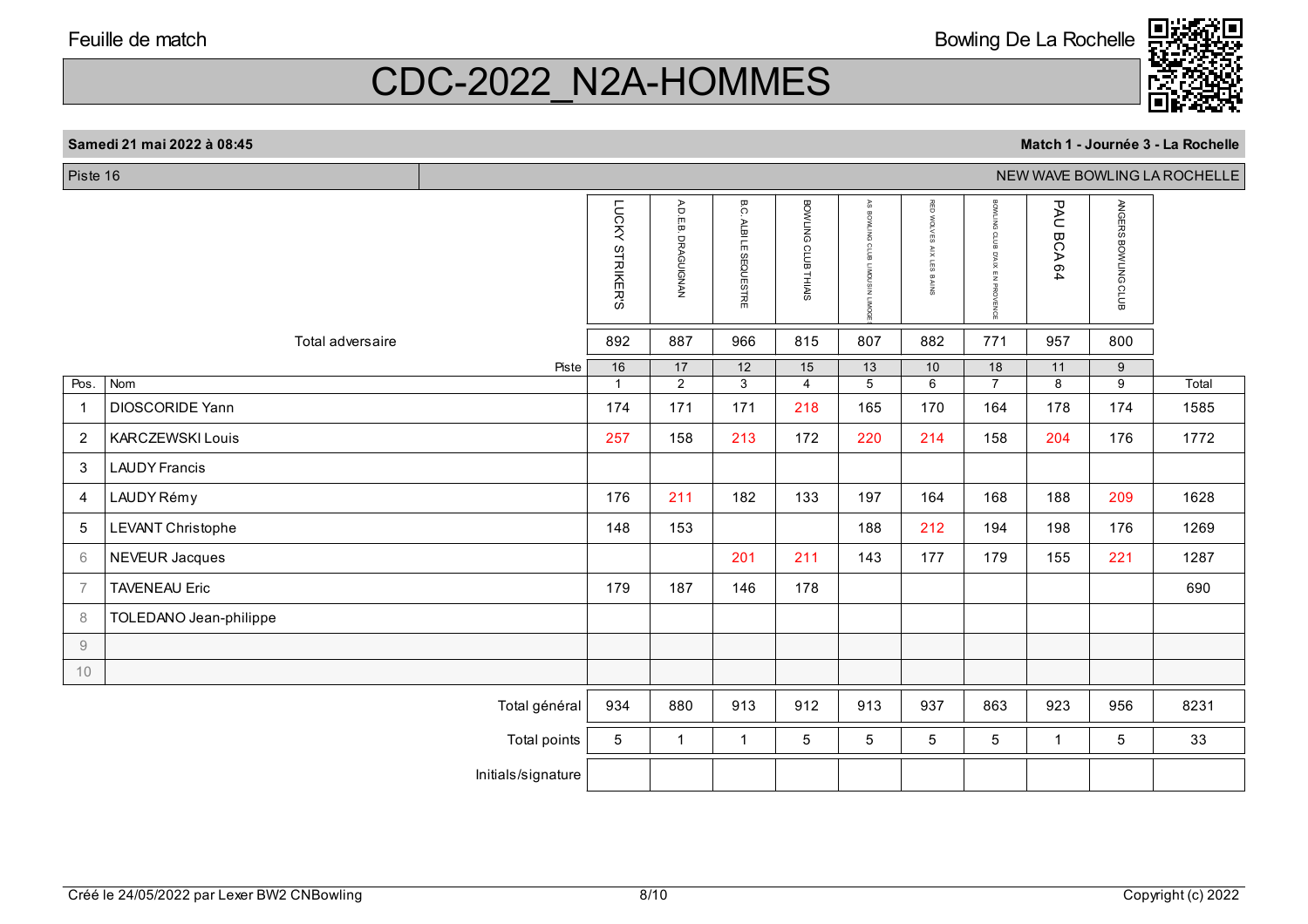Bowling De La Rochelle



# CDC-2022\_N2A-HOMMES

#### **Samedi 21 mai 2022 à 08:45 Match 1 - Journée 3 - La Rochelle** Piste 17 B.C. ALBI LE SEQUESTRE

|  | Match 1 - Journée 3 - La Rochell |  |
|--|----------------------------------|--|
|--|----------------------------------|--|

|                |                         | ANGERS BOWLING CLUB | BOWLING<br>crus<br>X N,Q<br>핗<br>PROVENCE | NEW WAVE<br>BOWLING LA<br>ROCHELLE | <b>PAU</b><br><b>BCA64</b> | RED WOLVES AIX LES BAINS          | BOWLING CLUB THIAIS  | LUCKY<br><b>STRIKER'S</b>         | $\approx$<br>BOWLING CLUB<br>DWIT NISNOWIT | A.D.E.B. DRAGUIGNAN               |       |
|----------------|-------------------------|---------------------|-------------------------------------------|------------------------------------|----------------------------|-----------------------------------|----------------------|-----------------------------------|--------------------------------------------|-----------------------------------|-------|
|                | Total adversaire        | 880                 | 974                                       | 913                                | 829                        | 828                               | 903                  | 867                               | 825                                        | 863                               |       |
| Pos.           | Piste<br>Nom            | 17<br>$\mathbf{1}$  | 14<br>$\overline{2}$                      | 11<br>$\overline{3}$               | 9<br>$\overline{4}$        | $\overline{18}$<br>$\overline{5}$ | 16<br>$\overline{6}$ | $\overline{12}$<br>$\overline{7}$ | 10<br>$\overline{8}$                       | $\overline{13}$<br>$\overline{9}$ | Total |
| $\overline{1}$ | <b>BOULANGER Cédric</b> | 193                 | 159                                       | 169                                | 146                        |                                   |                      | 185                               | 186                                        | 213                               | 1251  |
| 2              | <b>CIANNI Samuel</b>    |                     |                                           | 201                                | 195                        | 187                               | 179                  | 192                               | 157                                        | 199                               | 1310  |
| 3              | COOLEN Loick alix@      | 192                 | 215                                       | 247                                | 228                        | 222                               | 246                  | 241                               | 243                                        | 158                               | 1992  |
| 4              | <b>HIGOUNENC Fabien</b> | 207                 | 201                                       | 156                                | 236                        | 164                               | 260                  | 158                               | 200                                        | 207                               | 1789  |
| 5              | ROUSSEL Romain          | 226                 | 257                                       | 193                                | 213                        | 226                               | 216                  | 158                               | 170                                        | 224                               | 1883  |
| 6              | <b>TAILLARD Nicolas</b> | 208                 | 145                                       |                                    |                            | 206                               | 191                  |                                   |                                            |                                   | 750   |
| $\overline{7}$ |                         |                     |                                           |                                    |                            |                                   |                      |                                   |                                            |                                   |       |
| 8              |                         |                     |                                           |                                    |                            |                                   |                      |                                   |                                            |                                   |       |
| 9              |                         |                     |                                           |                                    |                            |                                   |                      |                                   |                                            |                                   |       |
| 10             |                         |                     |                                           |                                    |                            |                                   |                      |                                   |                                            |                                   |       |
|                | Total général           | 1026                | 977                                       | 966                                | 1018                       | 1005                              | 1092                 | 934                               | 956                                        | 1001                              | 8975  |
|                | Total points            | $5\phantom{.0}$     | 5                                         | 5                                  | 5                          | 5                                 | 6                    | 5                                 | 5                                          | 5                                 | 46    |
|                | Initials/signature      |                     |                                           |                                    |                            |                                   |                      |                                   |                                            |                                   |       |